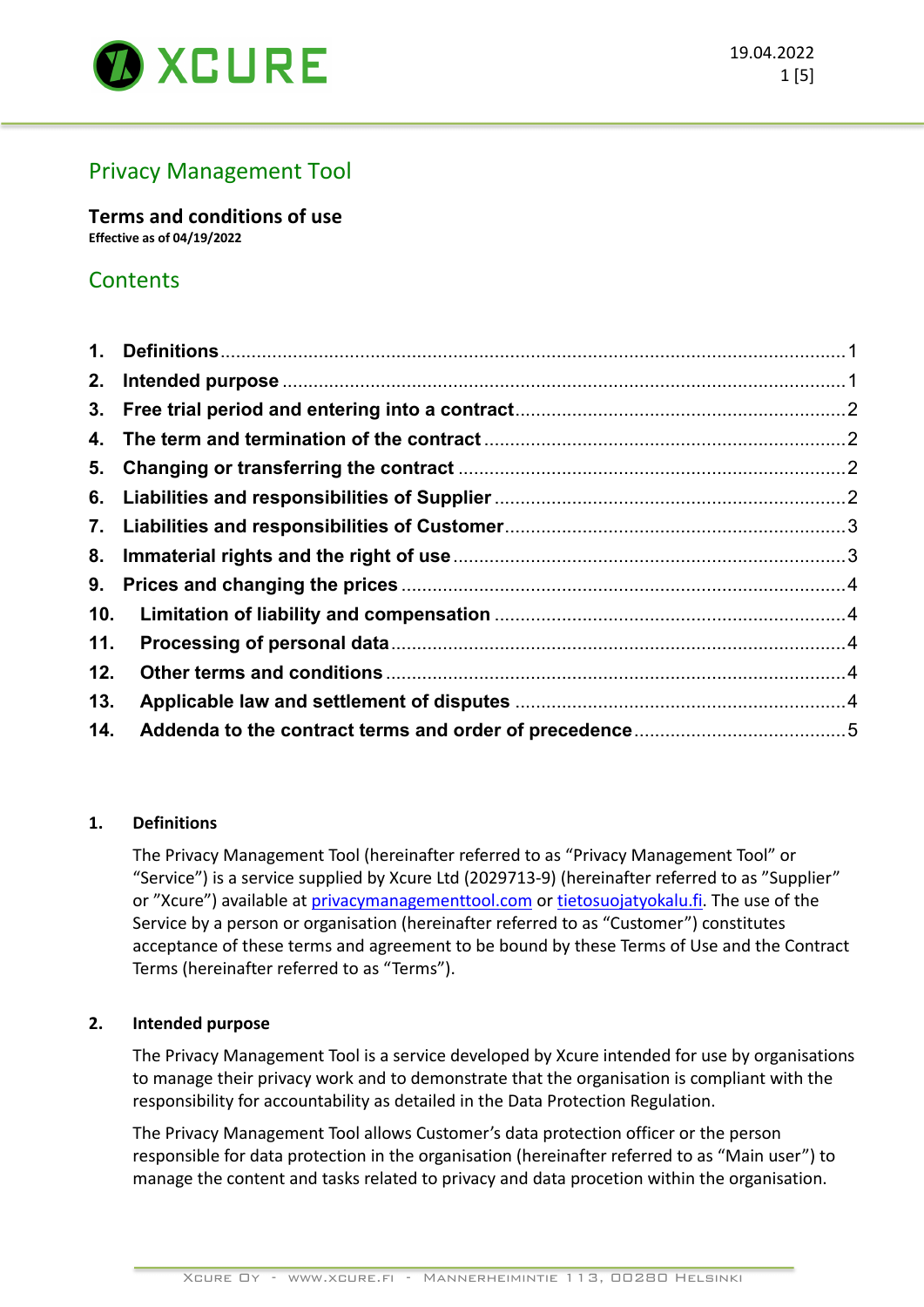

## **3. Free trial period and entering into a contract**

The agreement is made and entered into, once Customer has registered and accepted these Terms.

The Supplier grants Customer a temporary right to use the Service on the basis of the registration made by the Customer. The Customer is offered a free trial period of 14 days or according to a separate offer. Free trial period ends automatically or based on the subscription by Customer.

Customer subscribes to the Service by entering the organisation's billing information on the organisation form or by placing an order directly with the Supplier. Customer agrees to pay the applicable price, described in the price list or in another offer, for the right to use the Service.

## **4. The term and termination of the contract**

The subscription and the right of use is valid for an indefinite period or until Customer terminates the subscription or it is terminated in the case that the Supplier does not receive payment for the invoice charged for the right of use for the Service.

When there is no other agreement in place, the term of the contract is one (1) month. The contract will be renewed automatically at the end of each term for a further term of one (1) month unless either party gives the other written notice of termination at least 28 days prior to the end of the relevant term.

Termination must be given in writing and sent by mail or by e-mail to the address detailed in these Terms or through the electronic system managed by Supplier.

Supplier has the right to terminate Customer's right of use in case payment has not been made by the payment due date. Any payment under the Terms made after the date such payment is due and payable can bear interest at a rate permitted by Applicable Law and Customer is liable for any costs incurred from payment reminders, re-opening of the Service and possible recovery costs.

### **5. Changing or transferring the contract**

Supplier reserves the right to change these Terms with a minimum of one (1) month's prior notice.

Customer does not have the right to transfer the contract and the right of use for the Service to a third party without consent from the Supplier.

The Supplier has the right to transfer the contract and the Services to a third party by notifying Customer.

### **6. Liabilities and responsibilities of Supplier**

Supplier has put in place the functionalities and content of the Service making use of several sources provided by authorities, information provided in the Regulations of the European Union and the experience of an extensive network of experts on information security and data protection. Supplier does not guarantee the accuracy of the information provided through the Service but aims to offer the most reliable and up-to-date information available.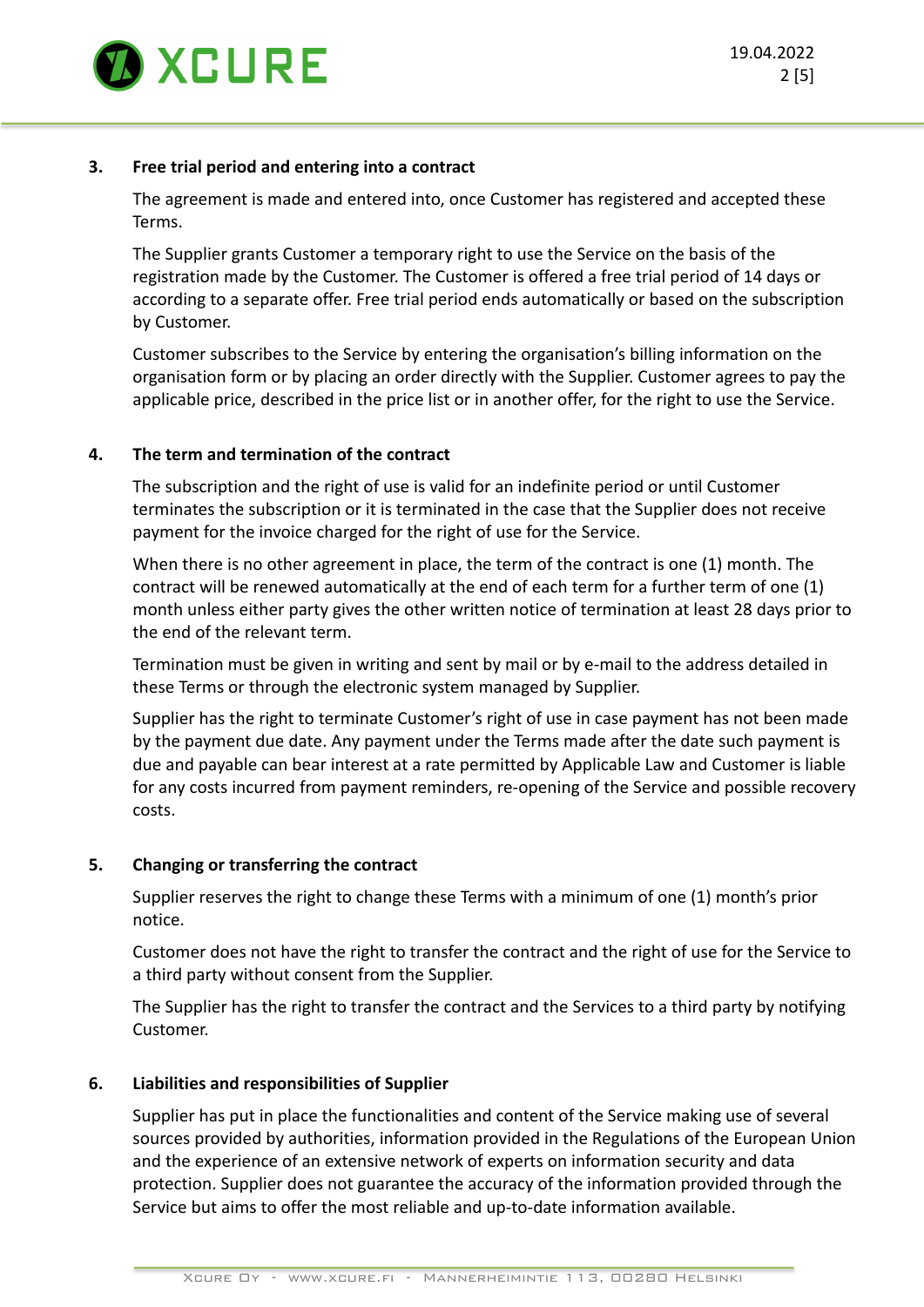

Supplier seeks to prevent loss of data by backing up the Service and the information it contains regularly.

Supplier seeks to prevent unauthorised use and faults in the information system through technical measures.

Supplier does not guarantee a level of service, accuracy, usability or performance for the Service. However, Supplier seeks to ensure the functionality of the Service and perform maintenance measures in a way that causes the least harm for the use of the Service.

## **7. Liabilities and responsibilities of Customer**

Customer must provide Supplier with up-to-date contact details on the Information on the organisation form.

Customer agrees to follow the instructions provided by Supplier and these Terms while using the Service and to use the Service following laws, regulations and according to good practice.

Customer agrees to keep their login information confidential and not to disclose them to any third party. Customer is responsible for the use of login information and the activity that results from their use in the Service, whether direct or indirect, as well as the costs and damages caused by misuse including costs of investigation and repair. Customer must immediately inform Supplier if they become aware of any incident where any login information has been disclosed to a third party or if they suspect misuse.

The right of use for the Service is personal. In the Service, Customer can grant rights of use, responsibilities, and tasks to other persons in the organization and, under certain conditions, also with users of third organizations. Customer is responsible for providing each user with a personal right of use. In addition, Customer is responsible for determining the extent of the right of use for each user.

Customer is solely responsible for terminating the right of use for a user who due to termination of employment, change of role or for any other reason is no longer entitled to use the Service.

### **8. Immaterial rights and the right of use**

All the immaterial rights related to the Service, its contents and functionality are the exclusive property of Supplier. Copying or distributing the contents of the Service, except as explicitly provided in these Terms, is strictly prohibited.

Customer retains the right to all content they submit into the system. Customer is reliable for any content they submit including that such content complies with applicable laws, rules, and regulations. Customer is responsible for the information entered by the Main user or other users from the organisation as well as the changes they make to the content. The Customer grants the Supplier the right to process such information to the extent necessary to provide the Service.

Supplier grants Customer the right to use the Service for internal use within the organisation. Customer does not have the right to sell, resell, distribute, transfer or sublicense the Service without a separate contract drafted with the Supplier.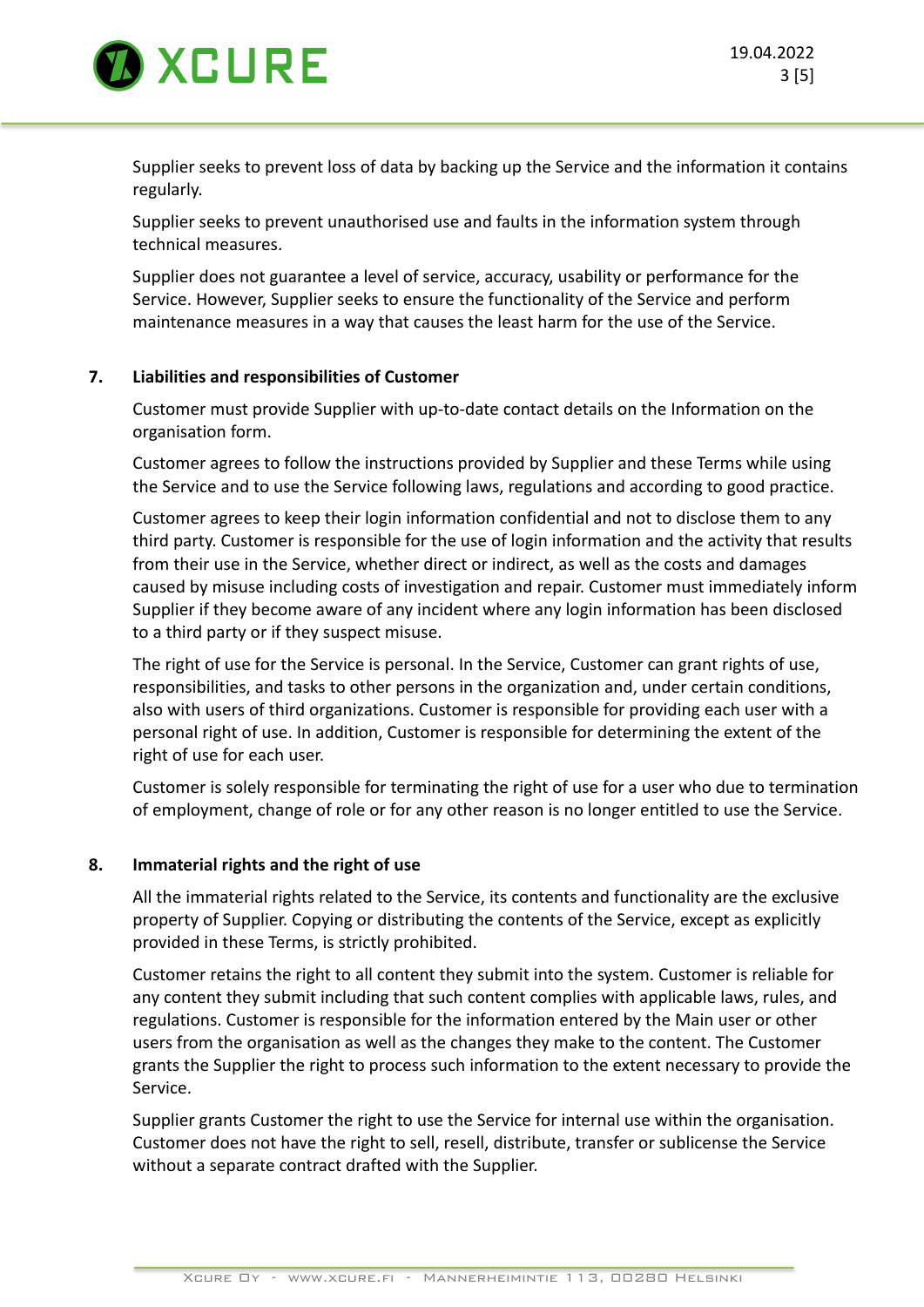

## **9. Prices and changing the prices**

The price list or another offer contains definitions and prices for the services used by Customer. Supplier reserves the right to change the prices for the Service with one (1) month's prior notice. Customer has the right to terminate their use of the Service before the new pricing takes effect. Supplier reserves the right to increase the price of the service annually without separate notice in accordance with the cost-of-living index.

## **10. Limitation of liability and compensation**

Supplier does not accept liability for the information or the accuracy of information entered by Customer using the Service. In no event shall Supplier be liable to Customer or its partners or final customers for any direct or indirect damages, that could be caused by the use of the Service or the information contained in the Service. Indirect damages include loss of anticipated profits or damages caused by reduction or interruption in production or loss of revenue or not meeting responsibilities towards a third party.

Supplier is not liable for disruption caused by actions of third parties, such as disruptions in networks and information systems, hacking, disruption caused by malicious software or damages or anything else that is not expressly a responsibility of Supplier. Supplier is not liable for breach of the agreement or responsible for damages caused by delay or failure to perform its obligations hereunder in case it is caused by circumstance substantially beyond the control of the party to be charged (Force Majeure).

Supplier is not liable for loss, damage or alteration in Customer's data or files or the damage or costs caused by them including the cost of creating new files.

Supplier's total liability will not exceed in aggregate the amount paid or payable by customer to Supplier for the Service in the six (6) months preceding the claim, excluding VAT.

None of the limitations in this section excludes liability for damages caused by use, copying or supply of the Service which is against the law or Terms or caused on purpose or by negligence.

### **11. Processing of personal data**

The Supplier processes the personal data stored by the Customer in order to provide the Service. The processing of personal data complies with the applicable data protection legislation. The Supplier's responsibilities and obligations regarding processing of personal data are defined in the Data Protection Addendum attached to these Terms and Conditions.

### **12. Other terms and conditions**

Both the supplier and the customer commit themselves to keep the other party's trade secrets and other confidential information secret.

The Supplier has the right to use the Customer's name and logo for reference purposes, unless the Customer has expressly prohibited it.

### **13. Applicable law and settlement of disputes**

The agreement shall be governed by the laws of Finland. Disputes are primarily resolved